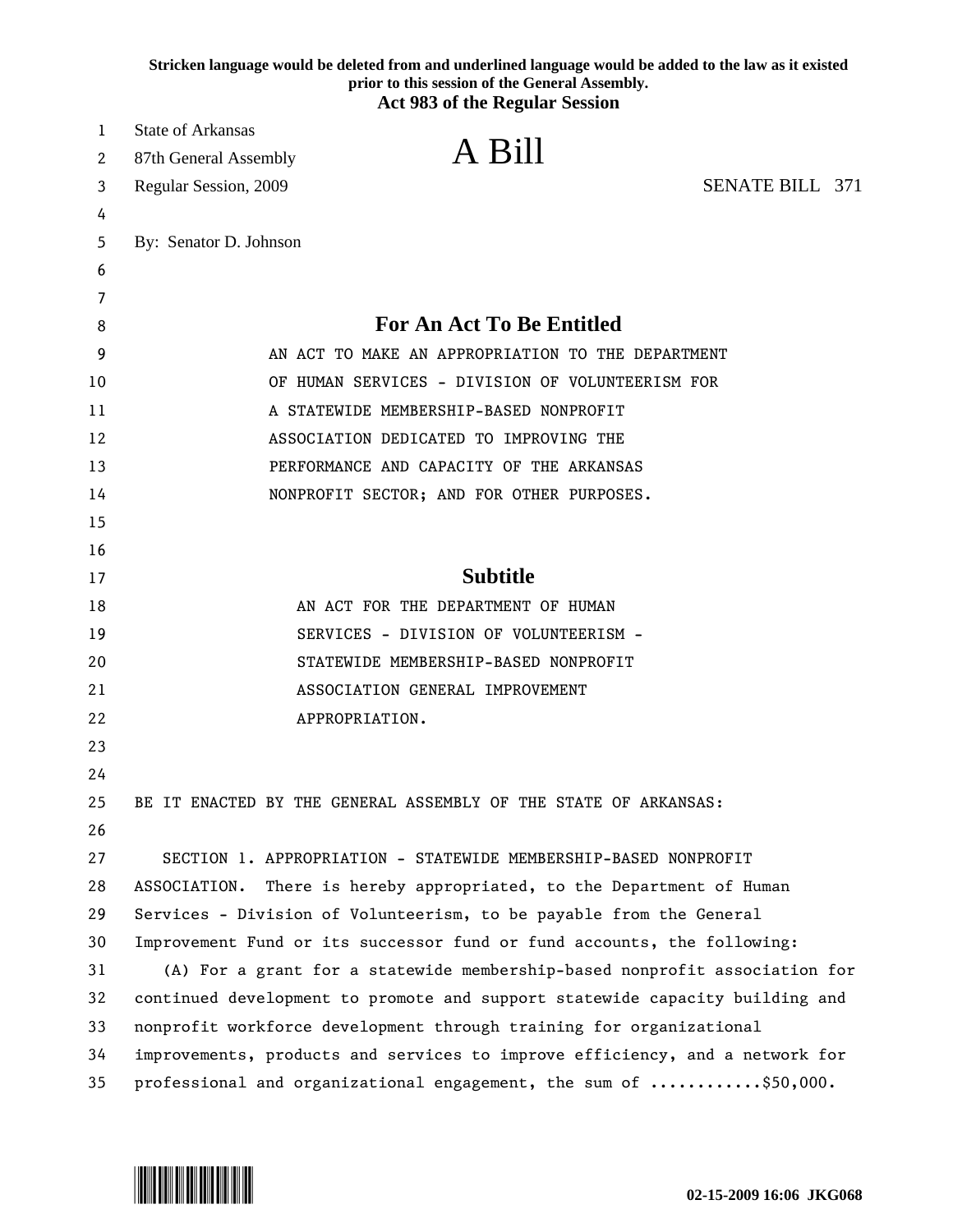2 SECTION 2. NOT TO BE INCORPORATED INTO THE ARKANSAS CODE NOR PUBLISHED 3 SEPARATELY AS SPECIAL, LOCAL AND TEMPORARY LAW. The appropriations 4 authorized in this Act shall not be restricted by requirements that may be 5 applicable to other programs currently administered. New rules and

6 regulations may be adopted to carry out the intent of the General Assembly

7 regarding the appropriations authorized in this Act.

8

1

9 SECTION 3. DISBURSEMENT CONTROLS. (A) No contract may be awarded nor 10 obligations otherwise incurred in relation to the project or projects 11 described herein in excess of the State Treasury funds actually available 12 therefor as provided by law. Provided, however, that institutions and 13 agencies listed herein shall have the authority to accept and use grants and 14 donations including Federal funds, and to use its unobligated cash income or 15 funds, or both available to it, for the purpose of supplementing the State 16 Treasury funds for financing the entire costs of the project or projects 17 enumerated herein. Provided further, that the appropriations and funds 18 otherwise provided by the General Assembly for Maintenance and General 19 Operations of the agency or institutions receiving appropriation herein shall 20 not be used for any of the purposes as appropriated in this act.

21 (B) The restrictions of any applicable provisions of the State Purchasing 22 Law, the General Accounting and Budgetary Procedures Law, the Revenue 23 Stabilization Law and any other applicable fiscal control laws of this State 24 and regulations promulgated by the Department of Finance and Administration, 25 as authorized by law, shall be strictly complied with in disbursement of any 26 funds provided by this act unless specifically provided otherwise by law. 27

28 SECTION 4. LEGISLATIVE INTENT. It is the intent of the General Assembly 29 that any funds disbursed under the authority of the appropriations contained 30 in this act shall be in compliance with the stated reasons for which this act 31 was adopted, as evidenced by the Agency Requests, Executive Recommendations 32 and Legislative Recommendations contained in the budget manuals prepared by 33 the Department of Finance and Administration, letters, or summarized oral 34 testimony in the official minutes of the Arkansas Legislative Council or 35 Joint Budget Committee which relate to its passage and adoption. 36